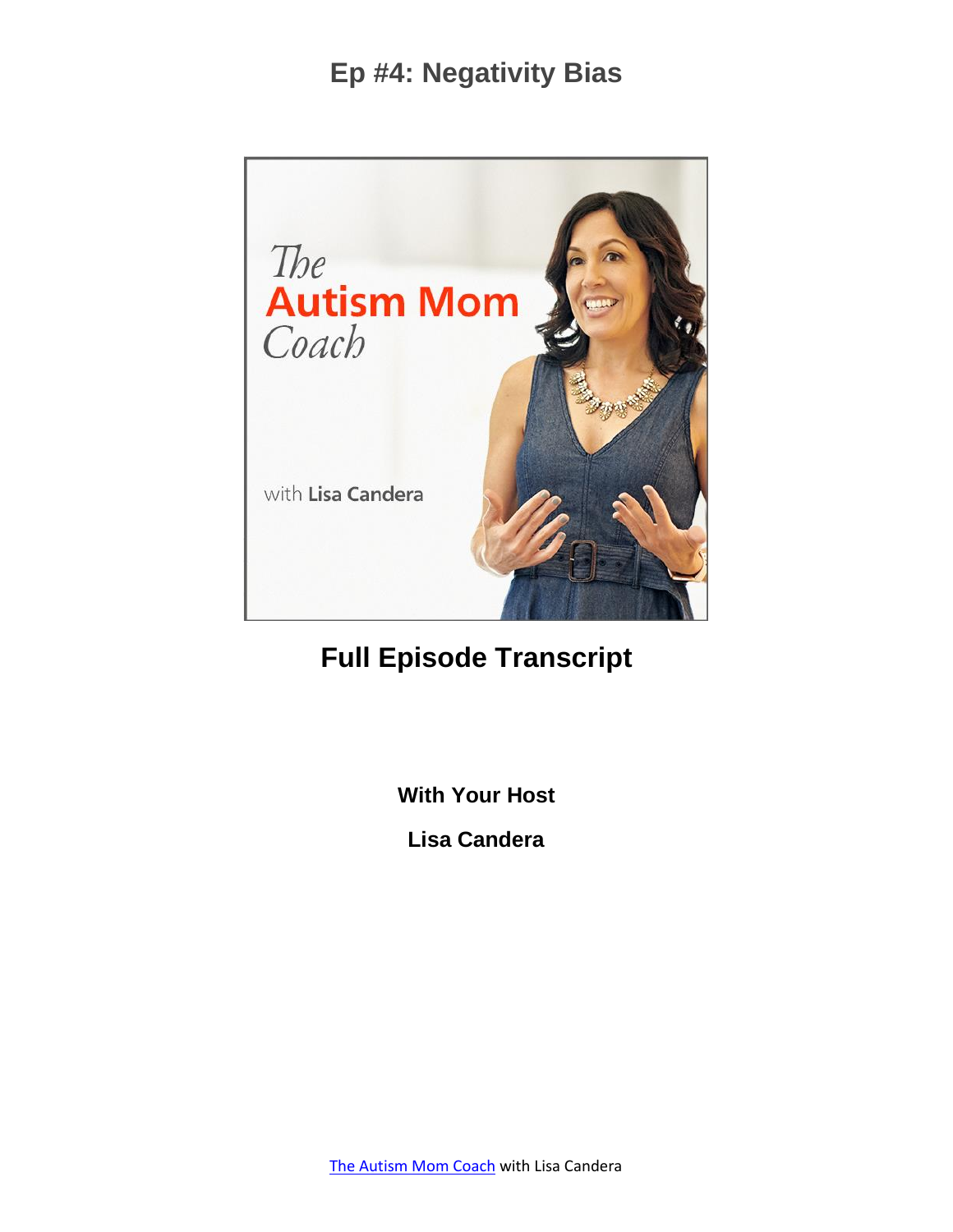You are listening to episode four of The Autism Mom Coach: Negativity Bias.

Ever find yourself fixating on all the things that your child can't do while paying little to no attention to the tremendous gains they have made? This is your brain's negativity bias at work. To learn more about how this is impacting your parenting and an exercise you can do to bring some balance when your brain is feeding your negative thoughts, keep listening.

Welcome to The Autism Mom Coach, a podcast for moms who feel overwhelmed, afraid, and sometimes powerless as they raise their child with Autism. My name is Lisa Candera. I'm a certified life coach, lawyer, and most importantly I'm a full-time single mom to a teenage boy with Autism. In this podcast I'll show you how to transform your relationship with Autism and special needs parenting. You'll learn how to shift away from being a victim of your circumstances to being the hero of the story you get to write. Let's get started.

Hello everyone and thank you for being here. It is a nice sunny day while I'm recording this and I have the windows open. So, you might hear children running by and screaming. That said, it's just way too nice of a day to not have the windows open. Anyhow we have been really busy here between launching the podcast and getting ready for our move. We've had some pretty busy weekends but it's fun.

I have packed up most of our belongings, who knew we could have so many things in a two bedroom apartment, but we do. And I have stacked the belongings up near our front door and my cats seem to think that this is a treehouse especially made for them. So, they're way at the top of it and they're fighting over who gets to sit where so it is pretty hilarious to watch actually.

Anyhow, this weekend I will be a guest speaker for the Autism Parenting Magazine's annual summit. And I'm going to be presenting how to keep your cool while your child is melting down which is a really fun topic to talk about because it's something that we all deal with. So, this summit will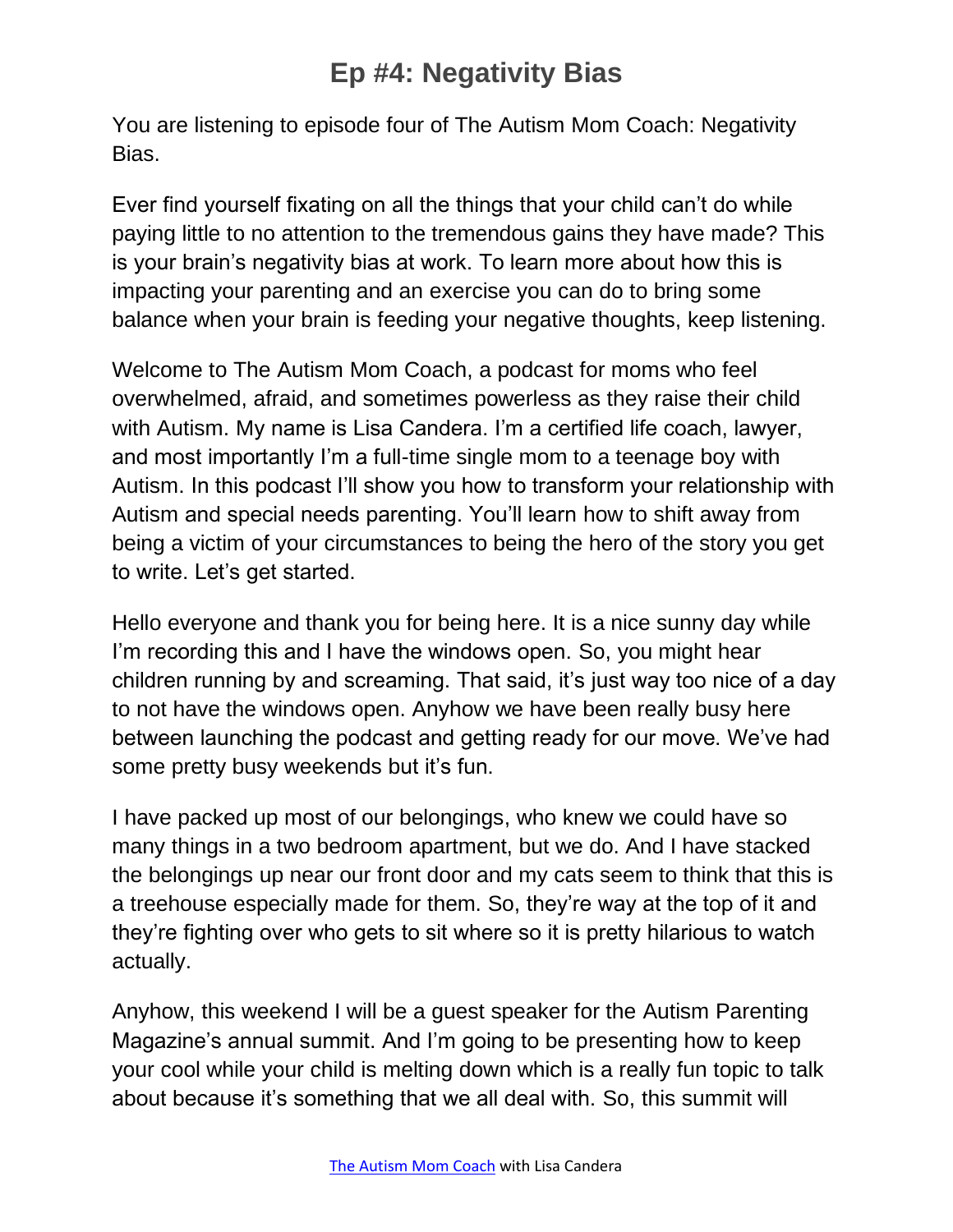include Autism experts and speakers including Temple Grandin. So, if you're listening to this episode on the date of release you still have time to get a free pass for the summit. And I'll include the link in my show notes.

So, meltdowns. When I talk to my clients about meltdowns one of the things that I ask them is, "What went well?" And they look at me confused, maybe a little annoyed. And they say, "What do you mean? It was a meltdown." And it's not that I'm doubting or dismissing their experiences, I'm certainly not. I get that meltdowns are hard and I can certainly empathize. But as their coach I'm not here to say, "You're right, it's terrible, sorry, good luck." No, that's not how we roll.

So, what I do instead is I teach them what I'm going to teach you today so that they can begin to bring more awareness and gain more authority over how they show up during a meltdown. So, let's get started. As we all know meltdowns by their nature are not pleasant events. That said, they're usually not as bad as we make them out to be. In our minds the sky is falling, we will never have a normal life. No one understands us. Nothing is working and life is not fair. Dramatic.

But this is your brain, this is all of our brains. Human brains are dramatic and for good reason. They are built to ensure survival, not happiness. Our primitive ancestors' ability to survive depended on their ability to prioritize negative information like where the lions hang out, over positive information like which plants are delicious. Those who were more attuned to danger and who paid more attention to the bad things around them were more likely to survive and hand down those genes to their offspring.

So, while most of us don't live in environments where we need to be in constant high alert to ensure our physical survival, the negativity bias still looms large in how our brains operate. Research has shown that human beings begin to develop their negativity bias in the first year of life. So, in addition to having brains that are hardwired to over-remember, over-focus on and over-rely on information that is negative. We've been practicing this skill since we were infants. So, we are good at it, really good.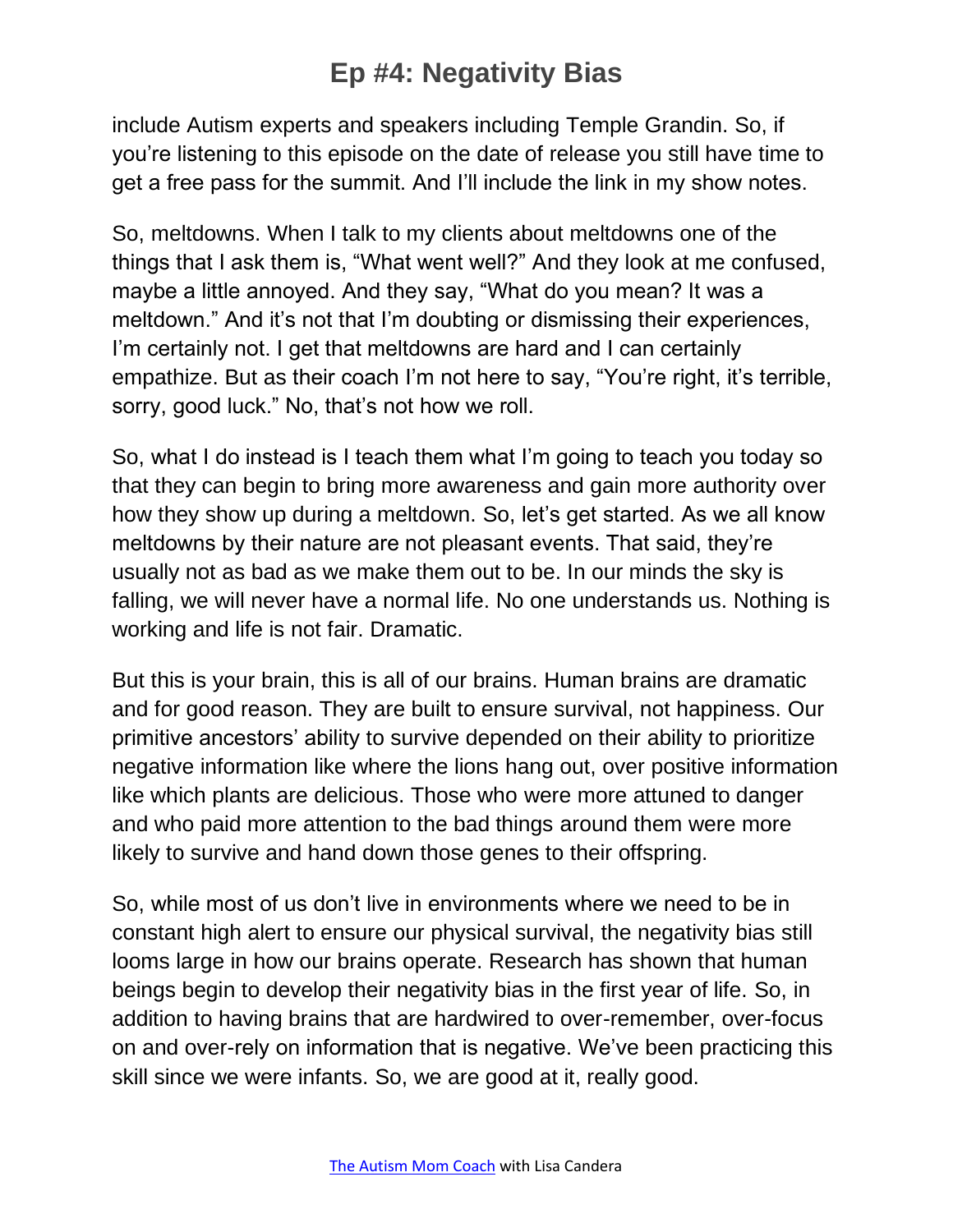One of the things that happens when we start noticing our thoughts is that we judge them and ourselves because we're like, "Wow, I'm negative, I'm a negative person." And if this is you, find some comfort in knowing that these negative thoughts are your brain working exactly as it's designed to work. There is nothing wrong with it or with you. That said our propensity to favor negative over the positive in many instances, it's not serving us especially when it comes to parenting our children with Autism.

Let me give you some examples of how I see this showing up. First, we tend to focus on all the things our kids are not doing versus what they are doing. It's not that we don't see the good and that we are not amazed by their progress, it is that we prioritize what scares us, remember, the brain wants to keep us alive, over what delights us. For example, when my son began to read I began to fixate over the fact that he was multiple grade levels behind his peers because to my brain being behind meant danger.

Second, we don't enjoy the good because we are bracing for the bad. We are afraid to feel happy. We are afraid to let our guards down because we know that something's going to happen, it always does. And when we do that we are having a bad time in the present moment and in the future moments. And finally, we fixate about all the things that might go wrong without considering what could go well or what is actually going well. But still our brains prefer this. They would rather us be on high alert scanning for danger and miserable than uncertain.

Brains hate uncertainty, it feels dangerous. So, what we do is we fill in the uncertainty with terrible thoughts and stories. And as if that weren't enough, the negativity bias, it's like a gateway drug. The gateway opening up the floodgates to all of our brains' cognitive distortions like confirmation bias where we seek out evidence to confirm what we already believe while filtering out evidence that contradicts it. Like the last time we had a good week it was followed by two bad ones. So that's why I need to brace myself.

All or nothing thinking where things are either one way or the other with no in between like my son reads at grade level or he will be homeless.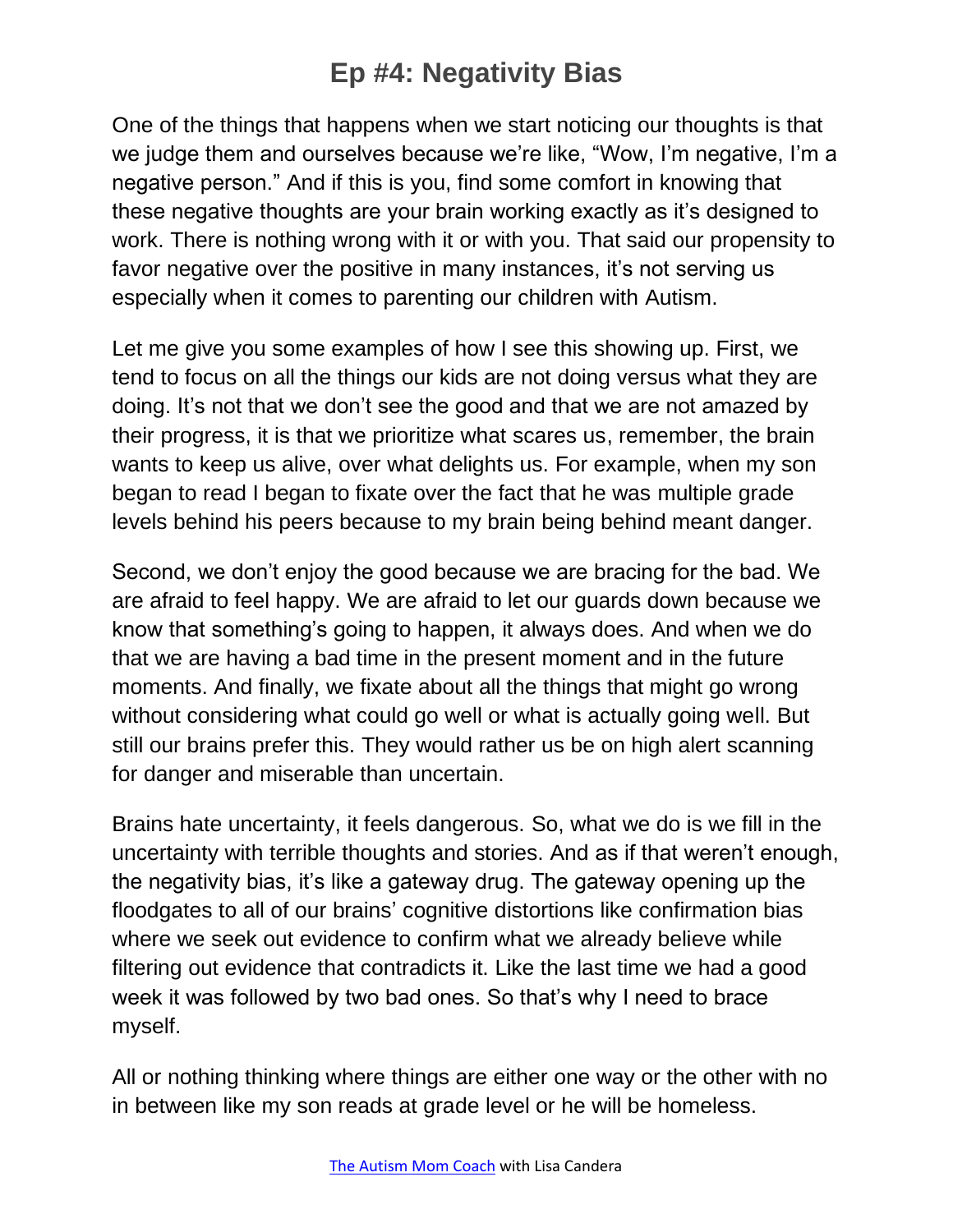Catastrophizing where we imagine worst case scenarios like if my child has a tantum at the party we will never be invited back. Or if my child doesn't learn how to read and write by the time they graduate from elementary school they will never have a fulfilling life. Now that I have explained what I'm talking about, I want to give you an example from a recent coaching session where I walked a client through what went well during a meltdown.

So here is the situation. It was a Friday night and her brother and sister-inlaw invited her and her family to dinner at a new sports bar. She really wanted to go, they'd never really got invited out by their family and she thought that her preteen son who has Autism and loves football would really get a kick out of this. So even though it was out of the ordinary for them to go out to dinner on a Friday night, especially when they had not extensively previewed this to her son, she decided to give it a go.

After an hour at the restaurant her son was done. He yelled, he kicked and he hid under the table while the adults quickly ate their dinner. Here were some of my client's thoughts. I knew it, we can never do anything spontaneously. Confirmation bias. He is never flexible. All or nothing thinking. And we will never be invited to dinner again. A little bit of catastrophizing. During our session we went through the entire event taking a more balanced look at it. And here is what my client discovered.

Her child was actually very flexible. It was a Friday night, this was a last minute decision. He usually relaxes on Fridays and instead they were going to a new restaurant with new people, and as it happens, this restaurant was a sensory explosion of loud TVs, crowded tables and a packed arcade. Her son used clear communication. He told her several times in the car ride over that he didn't want to go. While he was at the restaurant he used multiple coping strategies. He put his headphones on because the TVs were way too loud.

And he also played with his game to distract him while they were waiting for a table. He recovered quickly. Once he was in the car he fell fast asleep and he was fine the next morning like nothing had ever happened. And finally, my client had the opportunity to bond with her brother and to feel